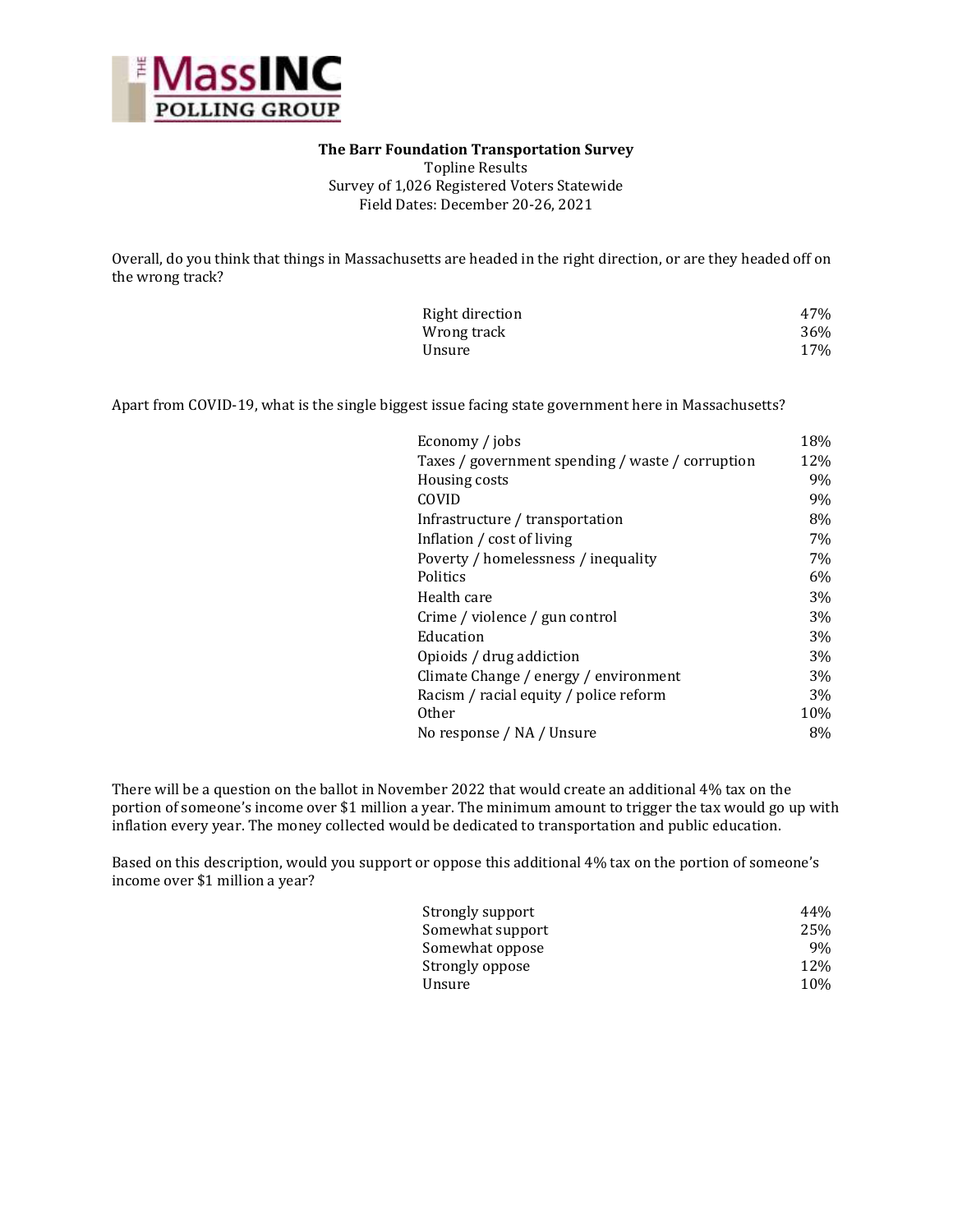If the new tax described above becomes law, how would you like to see the money split between transportation and education?

| Mostly on transportation                  | 8%  |
|-------------------------------------------|-----|
| More on transportation, some on education | 11% |
| Split evenly between the two              | 39% |
| More on education, some on transportation | 20% |
| Mostly on education                       | 7%  |
| None of the above / opposed to the tax    | 9%  |
| Unsure                                    | 7%  |

How would you rate the condition of the state's transportation system, including highways, roads, bridges, and tunnels, as well as public transportation like trains, subways, buses, and ferries?

| Excellent | 5%  |
|-----------|-----|
| Good      | 18% |
| Fair      | 45% |
| Poor      | 29% |
| Unsure    | 4%  |

How prepared do you think Massachusetts is right now for the effects of climate change, including more extreme heat, more powerful storms, and more and heavier flooding?

| Very prepared                    | 6%  |
|----------------------------------|-----|
| Somewhat prepared                | 29% |
| Not too prepared                 | 36% |
| Not prepared at all              | 15% |
| Do not believe in climate change | 5%  |
| Unsure                           | 9%  |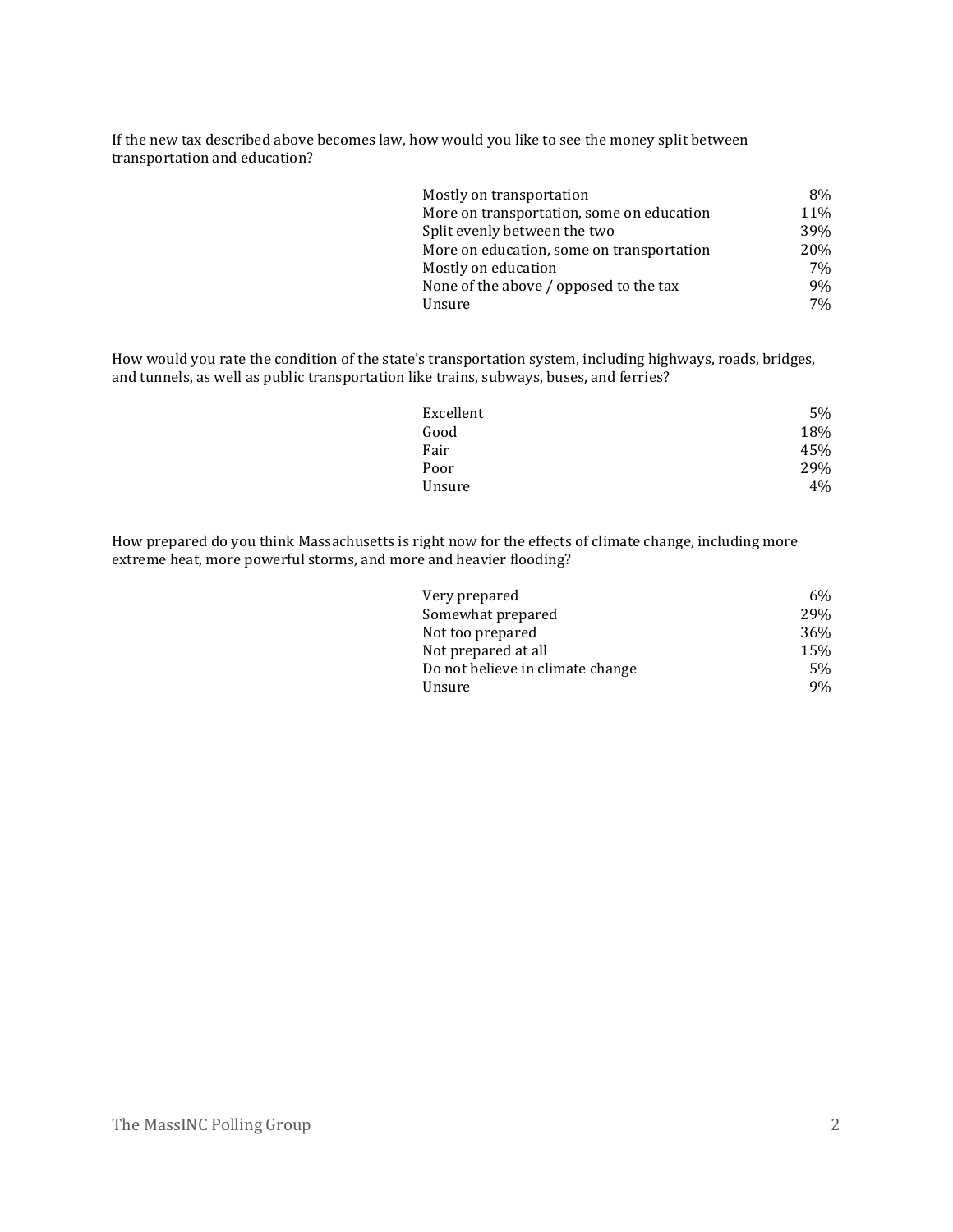**The next few questions are about public transportation in Massachusetts, which includes the subways, trolleys, buses, and ferries run by the MBTA, the commuter rail system, and the other public bus services offered beyond the MBTA region.**

How strongly would you support or oppose giving lower-income residents a discounted fare to ride public transportation?

| Strongly support | 49%        |
|------------------|------------|
| Somewhat support | <b>30%</b> |
| Somewhat oppose  | 8%         |
| Strongly oppose  | 6%         |
| Unsure           | 8%         |
|                  |            |

How much would you support or oppose making each of the following types of public transportation free, meaning riders would not have to pay fares to ride?

|                                                                       | Strongly<br>support | Somewhat<br>support | Somewhat<br>oppose | Strongly<br>oppose | Unsure |
|-----------------------------------------------------------------------|---------------------|---------------------|--------------------|--------------------|--------|
| Public buses serving low-income<br>neighborhoods                      | 42%                 | 29%                 | 12%                | 9%                 | 8%     |
| All public buses                                                      | 31%                 | 30%                 | 18%                | 12%                | 10%    |
| MBTA subways and trolleys (the Red, Green,<br>Orange, and Blue lines) | 28%                 | 30%                 | 18%                | 14%                | 11%    |
| The MBTA commuter rail and ferries                                    | 27%                 | 27 <sub>%</sub>     | 20%                | 15%                | 11%    |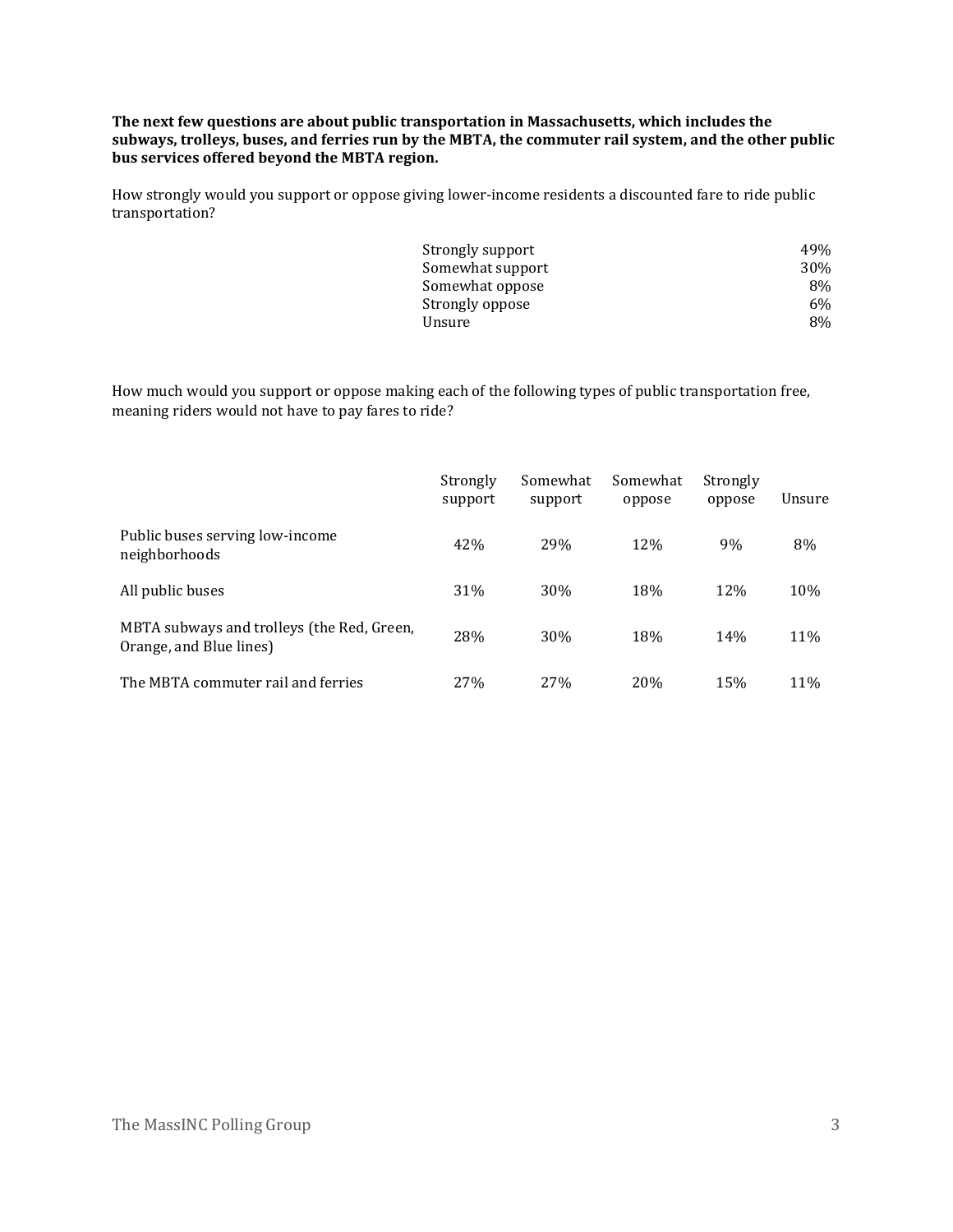### **The last few questions are for statistical purposes only, so we can analyze your results alongside others.**

Thinking back to **before** the coronavirus outbreak (i.e. before March 2020), which modes of travel did you use regularly to get around? Please check all that apply.

| Drive alone                              | 72%   |
|------------------------------------------|-------|
| Drive or ride with others                | 51%   |
| Take a taxi, Uber, or Lyft               | 21%   |
| Take the MBTA subway (Red, Orange, Blue, | 20%   |
| Green, Silver lines)                     |       |
| Take a public bus                        | 18%   |
| Take a corporate or private shuttle      | 2%    |
| Take a ferry                             | 3%    |
| Take the commuter rail                   | 12%   |
| Ride a bicycle                           | 12%   |
| Walk                                     | 44%   |
| 0ther                                    | $1\%$ |
| Prefer not to say                        | 2%    |
|                                          |       |

How about now? Which modes of travel are you using regularly to get around? Please check all that apply.

| Drive alone                              | 72%   |
|------------------------------------------|-------|
| Drive or ride with others                | 45%   |
| Take a taxi, Uber, or Lyft               | 15%   |
| Take the MBTA subway (Red, Orange, Blue, | 13%   |
| Green, Silver lines)                     |       |
| Take a public bus                        | 13%   |
| Take a corporate or private shuttle      | 2%    |
| Take a ferry                             | 2%    |
| Take the commuter rail                   | 5%    |
| Ride a bicycle                           | 9%    |
| Walk                                     | 40%   |
| <b>Other</b>                             | $1\%$ |
| Prefer not to say                        | $1\%$ |

Which one of the following best describes your work situation—employed full time, employed part time, or not currently employed?

| Employed full time     | 40% |
|------------------------|-----|
| Employed part time     | 16% |
| Not currently employed | 41% |
| Prefer not to say      | 3%  |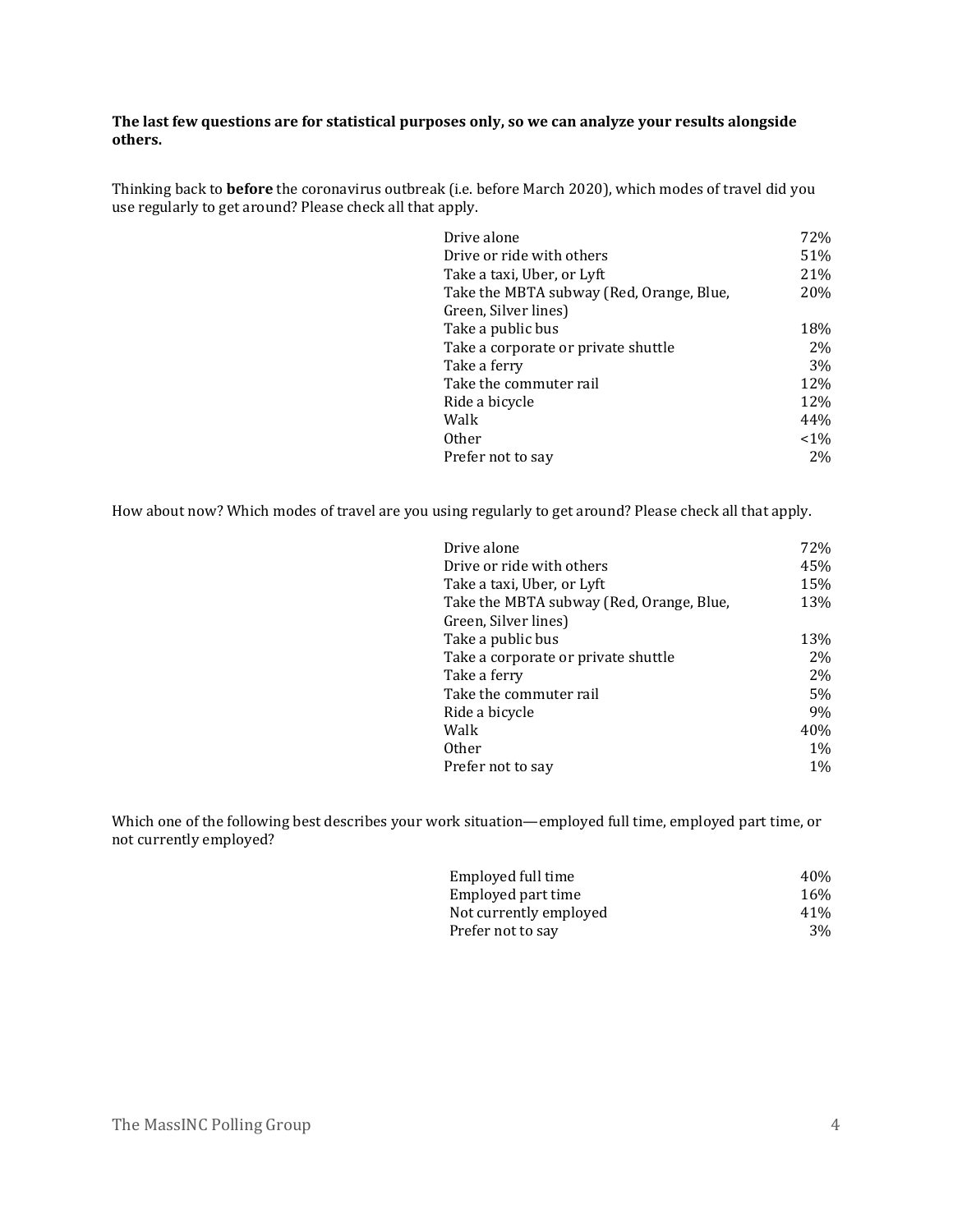# **IF NOT EMPLOYED ASK**

You mentioned you are not currently employed. Which of the following best describes your situation?

| Furloughed, or on temporary leave by my | 2%    |
|-----------------------------------------|-------|
| employer                                |       |
| Unemployed and looking for work         | 16%   |
| Unemployed and not looking for work     | 12%   |
| Stay-at-home parent or caregiver        | 11%   |
| Retired                                 | 53%   |
| Full-time student                       | 5%    |
| Don't Know / Refused                    | $2\%$ |

### **ASK OF THOSE IN WORKFORCE: EMPLOYED, FURLOUGHED, UNEMPLOYED AND LOOKING**

What is the most frequently that you have worked from home, if at all, since the start of the pandemic?

| Every workday                                | 31%   |
|----------------------------------------------|-------|
| A few times a week                           | 19%   |
| A few times a month                          | 6%    |
| Less than once a month                       | 3%    |
| Never                                        | 16%   |
| Not an option for my work                    | 18%   |
| Not employed since the start of the pandemic | 5%    |
| Prefer not to say                            | $1\%$ |

### **ASK IF ANY WFH**

And how often, if at all, do you work from home now?

| Every workday             | 32% |
|---------------------------|-----|
| A few times a week        | 32% |
| A few times a month       | 9%  |
| Less than once a month    | 7%  |
| Never                     | 13% |
| Not an option for my work | 5%  |
| Prefer not to say         | 2%  |

### **ASK ALL**

Do you have any children 18 years of age or younger living in your household?

| Yes               | 24% |
|-------------------|-----|
| No                | 74% |
| Prefer not to say | 2%  |